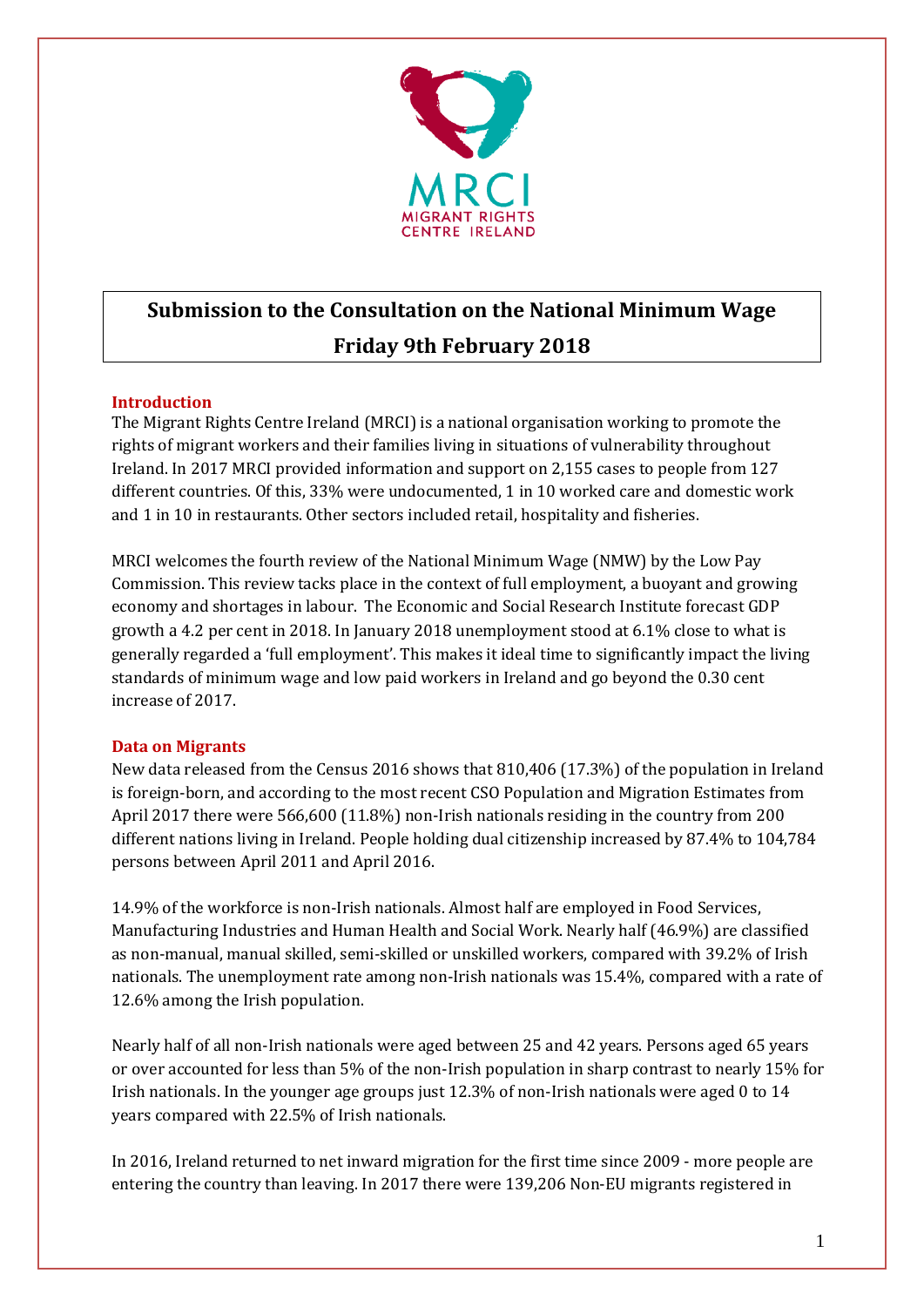Ireland which represent 24.6% of the overall migrant population. The vulnerabilities and precariousness associated with immigration status merits special consideration when developing strategies to ensure equality outcomes for migrants including pay and conditions.

# **Categories of Migrant Workers**

Migrant workers' immigration status in Ireland influences the duration and types of jobs they can apply for:

- **Employment permit holders including spousal permits:** Migrant workers who are employed on an employment permit or spousal permit have restricted access to the labour market and hold a residence permit (stamp one). They can only work for the employer named on their employment permit and the employment is tied to their immigration status. Many jobs in low paid occupations are currently deemed ineligible for the purposes of applying for a work permit. The lack of mobility in this system has led to wage stagnation, lack of progression and exploitation.
- **Naturalised Irish citizens:** Since 2003, over 130,000 migrants have become Irish citizens, the vast majority of them (over 100,000) since the reform of our citizenship application procedures in 2011. As citizens, they enjoy unrestricted access to the labour market.
- **EU citizens:** According to the CSO, there are 427,000 EU nationals residing in Ireland. They are entitled to access the Irish labour market as per EU Treaty Rights on Freedom of Movement
- **Undocumented workers:** MRCI estimates between 20,000 and 26,000 adult undocumented migrants in Ireland. According to the survey conducted with over 1,000 undocumented migrants, most have entered the country through regular channels and subsequently became undocumented but currently they have no route out of irregularity. Among those surveyed, 89% are in employment.
- **Students:** International students from outside the EEA are entitled to work part-time while studying and full-time during fixed holiday terms. In 2015, the last year for which data is available, there were 43,540 international students from non-EEA countries given permission to reside in the state.

# **Gaps in Data Collection on Migrants**

There are limitations in the data being collected in relation to the participation of migrants in the labour market. The samples of publically available datasets remain too small to make statistically sound assertions on the proportion of migrant workers earning the minimum wage or in low-paid employment. There is a need for a specific focus on data for persons from a migrant background to fully understand their living conditions including their earnings.

# **Income Inequality**

The Gini coefficient is a measure of statistical dispersion intended to represent the income distribution of a nation's residents, and is the most commonly used measure of inequality. Data from the last SILC release shows that the GINI coefficient stood at 30.6% in 2016. Data from the survey shows that in spite of the increase of the median annual income, Ireland is still experiencing high levels of inequality and large numbers of people at risk of poverty.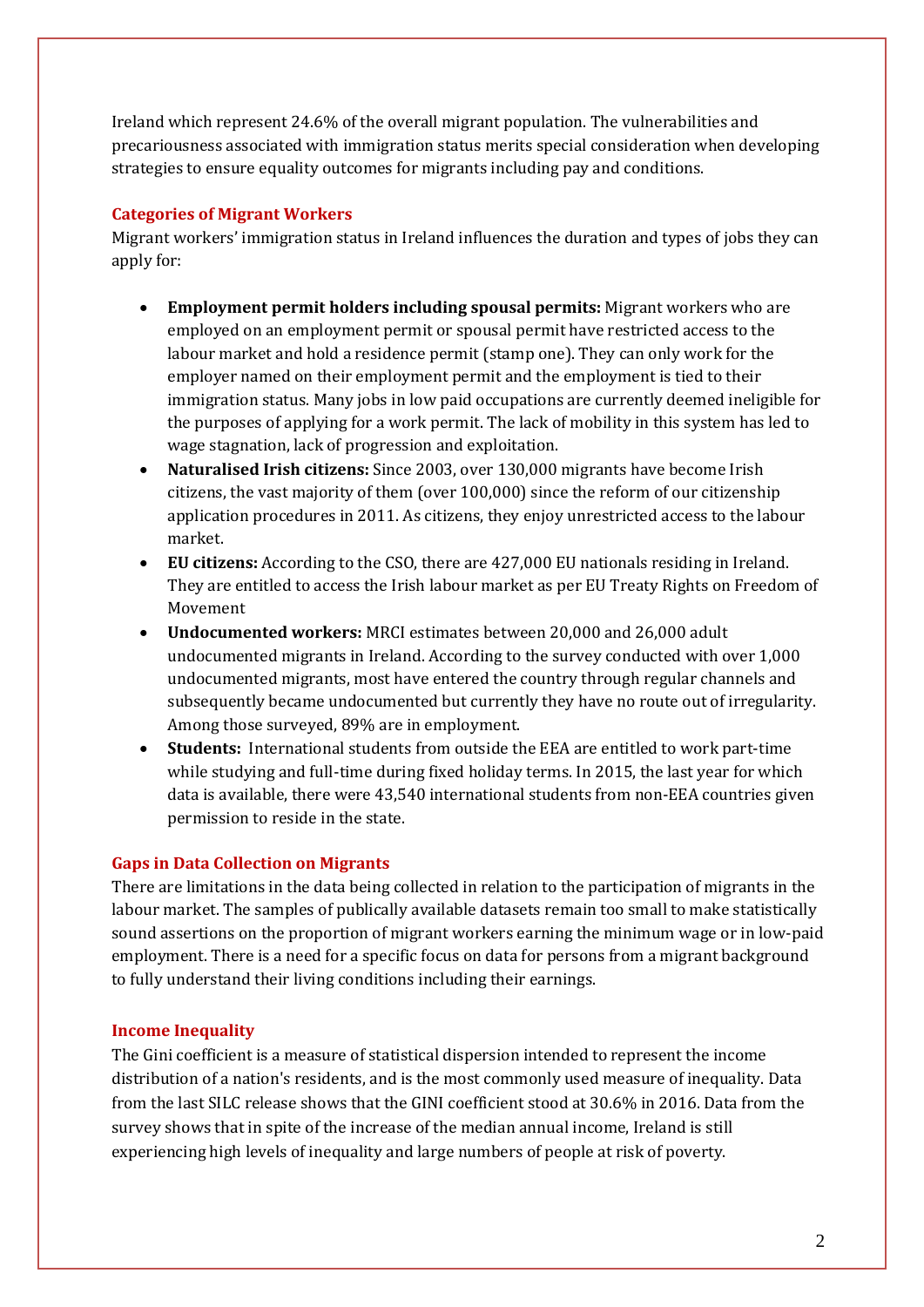#### **Income Adequacy**

People or households are considered to be at risk of poverty when their income is less than a particular threshold. In the EU, the threshold has been set at 60% of the median income (midpoint in the scale of the highest to the lowest of all incomes in Ireland). According to the Survey on Income and Living Conditions, in 2016 the median equivalised nominal disposable income stood at €20,597 and thus, the at-risk-of-poverty threshold stood at €12,358 per annum or €1,030 per month.

MRCI collects data in our Drop in Centre to monitor emerging trends and patterns. Using a sample of 874 migrants surveyed while accessing our services in 2017 we found that 54% were at risk of poverty, this compares to 16.5% among the overall population as identified by the last SILC 2017. This can be partly explained by the prevalence of migrants with precarious legal status, high incidence of employment in low-paid sectors and a lack of mobility and progression as a result of a rigid labour migration policy.

## **Pervasive Issues which facilitate low pay for migrant workers.**

#### **Rigid employment permit system**

The main mechanism in place for Non-EEA nationals to take up full-time employment in Ireland is through the Employment Permit System, a guest worker model that limits the rights of migrant workers. Despite welcomed reforms to the Employment Permit System by the government in 2014, it remains restrictive as a worker's immigration status in the country is dependent on their employment and a worker can only work for the employer specified on the work permit. If a worker seeks to leave this employer, within the first 12 months of employment, they are no longer eligible to work.

After the initial 12 months, in order to change employment they must undergo a lengthy and bureaucratic process during which they risk losing their employment and immigration status. This effectively results in a worker being tied to one employer. Only spouses of critical skills employment permit holders (those working in occupations considered 'high-skilled' or 'highearning') are eligible to apply for an employment permit, in certain circumstances. This leaves many dependants, very often women, unable to join the labour market or forced to use irregular channels. The lack of mobility in the system has led to wage stagnation, lack of progression and exploitation.

Current government policy facilitates an Employment Permit System that enables migration of highly skilled workers, yet demand for a broad range of skills continues to exist within the economy and employers are identifying labour shortages especially in the care and food industry. These jobs however are deemed ineligible by the government. It is necessary to provide safe and regular migration channels to respond to the demands in essential skill areas. Without the regular channels of migration some unscrupulous employers will inevitably exploit workers to meet their on-going need as is evidence in domestic work sector of au-pairs.

There is currently a review of the employment permit system being carried out and it is essential that in this review if new permits are to be issues and new sector opened up including essential employment sectors that the fundamental right to mobility of a worker is granted.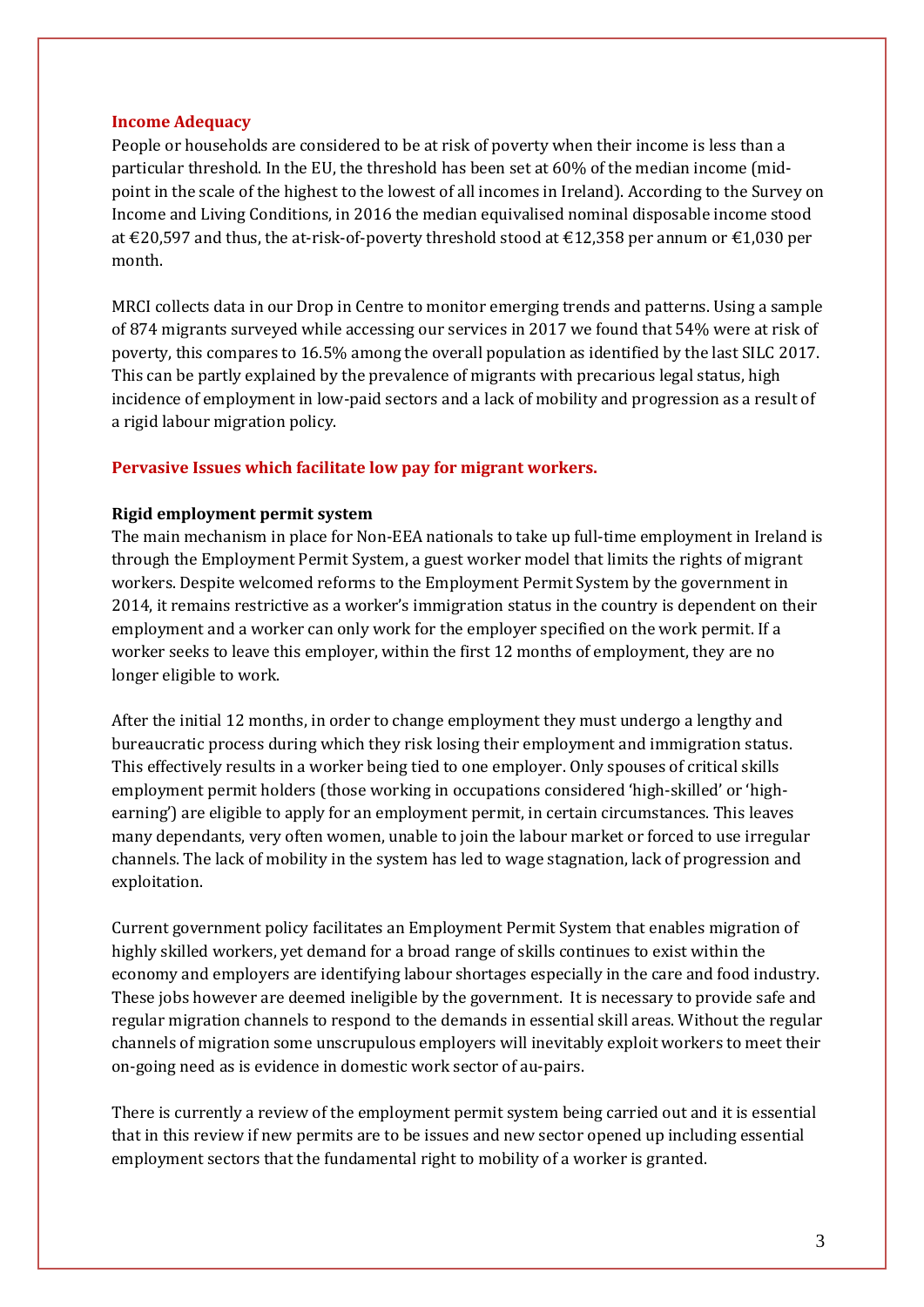## **Non-Compliance and Exploitation**

MRCI deals on a daily bias with people who have experienced exploitation. Exploitation continues to be persistent in low paid sectors of the economy and regime of compliance is central to its eradication. Research by MRCI in 2015 with 104 migrant workers<sup>1</sup>, revealed that while migrant workers are more knowledgeable about their rights few are able to assert these rights and improve their conditions.

## **Fishers**

In December 2017, MRCI launched research into the experience of migrant fishers which revealed widespread exploitation.

- A majority (65%) work more than 100 hours a week,
- Average pay is just  $\text{\textsterling}2.82$  per hour,
- One in four have experienced verbal or physical abuse,
- One in five have experienced discrimination and racism,
- 40% do not feel safe at work,
- Discrimination, exploitation and verbal & physical abuse are common2.

## **Au-Pairs**

1

A recent au–pair high profile case (February 2018) continued to highlight the blatant disregard for employment legislation including paying the minimum wage to workers in this work and again highlighted persistent exploitation in this sector 3.

# **Irregular Migration**

Pay and upholding good terms and conditions of undocumented migrant workers continue to be an issue for MRCI. Research carried out by MRCI in 2016 with over 1,000 undocumented migrants, found that the overwhelming majority (89%) are in employment, typically (though not always) in sectors where low-paid work is prevalent. The top five sectors of employment are Restaurant & Catering (32%), Domestic Work (29%), and Cleaning and Maintenance (13%). Other sectors include retail, hotel, medical, healthcare and agriculture.

A high proportion of these (66%) have been in their current job for over 2 years and of this 31% have been in the same job for over 5 years. 69% indicated that they are working over 30 hours, with more than half earning over  $\epsilon$ 300 a week.. The survey reveals that many undocumented migrants in Ireland are well-educated, with 97% possessing secondary school education and 53% educated at third level.<sup>4</sup> This group are invisible in the labour market and in any official data.

<sup>1</sup> All Work and Low Pay; the experiences of migrants working in Ireland (MRCI - May 2015) [http://www.mrci.ie/wp](http://www.mrci.ie/wp-content/uploads/2015/11/MRCI-All-Work-and-Low-Pay.pdf)[content/uploads/2015/11/MRCI-All-Work-and-Low-Pay.pdf](http://www.mrci.ie/wp-content/uploads/2015/11/MRCI-All-Work-and-Low-Pay.pdf)

<sup>&</sup>lt;sup>2</sup> Left High and Dry; The Exploitation of Migrant Workers in the Irish Fishing Industry (Dec 2017[\) https://www.mrci.ie/press](https://www.mrci.ie/press-centre/severe-exploitation-persists-on-irish-fishing-boats-says-new-report-11122017/)[centre/severe-exploitation-persists-on-irish-fishing-boats-says-new-report-11122017/](https://www.mrci.ie/press-centre/severe-exploitation-persists-on-irish-fishing-boats-says-new-report-11122017/)

<sup>3</sup> <https://www.irishtimes.com/news/social-affairs/group-urges-families-to-be-aware-of-au-pairs-rights-1.3378240>

<sup>4</sup> Ireland is Home Survey 2016[: http://www.mrci.ie/wp-content/uploads/2016/05/Ireland-is-Home-2016-Infographic-FINAL.pdf](http://www.mrci.ie/wp-content/uploads/2016/05/Ireland-is-Home-2016-Infographic-FINAL.pdf)